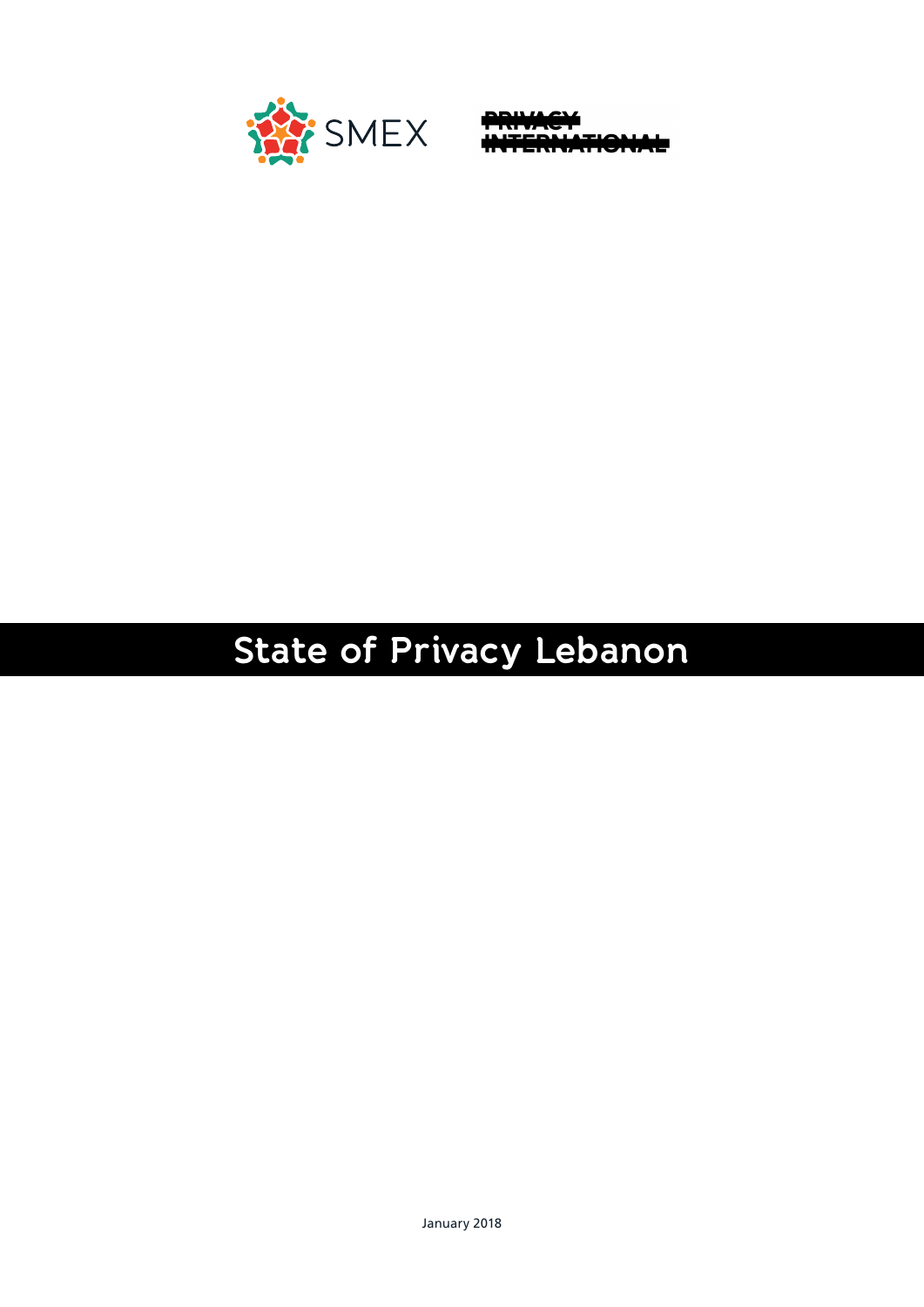# **Table of contents**

- **Introduction**
- Right to Privacy
- Communication Surveillance
- Data Protection
- Identification Schemes
- Policies and Sectoral Initiatives
- **Introduction**
- **Acknowledgment**

# **Introduction**

#### **Acknowledgment**

The State of Privacy in Lebanon is the result of an ongoing collaboration between Privacy International and SMEX.

#### **Key privacy facts**

- 1. Constitutional privacy protection: The Lebanon constitution does not explicity mention the right to privacy.
- 2. Data protection law: Lebanon does not have an explicit data protection law.
- 3. Data protection authority: Lebanon does not have a data protection authority.

4. Recent scandals: EFF recently reported that malware-infected messaging apps have been operating since 2012, possibly involving a nation-state actor.

5. ID regime: Biometric passports and residence permits are being issued without a clear legal framework being in place.

# **Right to Privacy**

# **The constitution**

The Constitution of Lebanon does not explicitly protect the right to privacy. Article 14 only protects the inviolability of the home, stating: «The citizen›s place of residence is inviolable. No one may enter it except in the circumstances and manners prescribed by Law.»

Articles 8 and 13 of the Constitution indirectly guarantee individual liberty and freedom of expression, respectively. Some legal experts have interpreted that these laws could protect the secrecy of all means of communications, both mail and telephone calls, but this protection is not explicit.

# **Regional and international conventions**

Lebanon is a signatory of a number of treaties with privacy implications, including:

- the Universal Declaration of Human Rights;
- the International Covenant on Civil and Political Rights;
- the International Convention on the Elimination of All Forms of Racial Discrimination (with the exception of Article 22);
- the Convention against Torture and Other Cruel, Inhuman or Degrading Treatment or Punishment;
- the Convention on the Rights of the Child;
- the International Covenant on Economic, Social and Cultural Rights;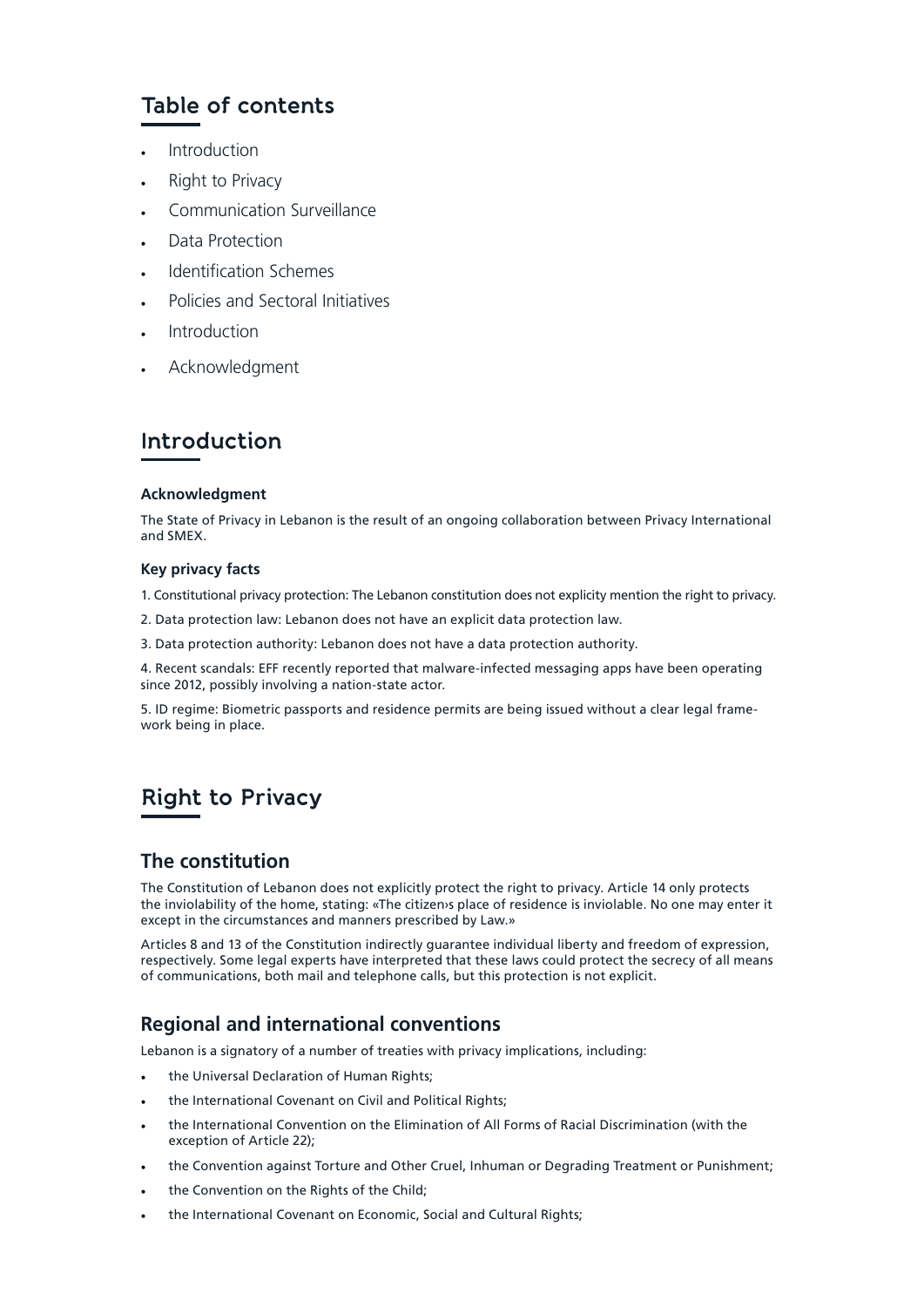- the International Convention for the Protection of All Persons from Enforced Disappearance;
- the Convention on the Rights of Persons with Disabilities;
- the United Nations Convention against Transnational Organized Crime;
- the Cairo Declaration on Human Rights in Islam; and
- the Arab Charter on Human Rights.

# **Communication Surveillance**

#### **Introduction**

As of 2016, approximately 76 percent of Lebanese residents and citizens use the internet and there are 53.43 broadband subscriptions per 100 inhabitants. Following a decree from the Ministry of Telecommunication in July 2014, touch and Alfa, the two telecommunications companies in Lebanon, lowered broadband prices between 44 and 68 percent. Moreover, these companies also increased the capacity of broadband packages by almost 300 percent. After a one-day boycott of the two companies in 2017, Jamal Jarrah, the telecommunications minister, promised to lower the rates. In January 2018, users are able to purchase 500 MB for \$10.

### **Surveillance laws**

#### **Telecommunication Interception Act**

Several articles in a Lebanese law limit surveillance, but there is a gap between the law and its enforcement. In 1999 Lebanon was the first Arab country to introduce a legal framework for the interception of communications, with the Telecommunication Interception Act of 27 December 1999 (thereafter referenced as Law 140/1999), although the Cabinet did not adopt the law until 2009.

Law 140/1999 relates to the protection of secrecy of communications, stipulates that the right to secrecy of communications, both internal and external, wired or wireless (landlines and mobile of all types including mobile telephone, fax, electronic mails) is guaranteed and protected by law and cannot be subjected to any forms of tapping, surveillance, interception or violation except in cases of extreme urgency and upon obtaining a judicial or administrative order.

The judicial authorisation process, as outlined in Article 2 and Article 3 of the Law, states that interception may be authorised by court order in cases of emergency, provided the targeted individual is the suspect of a crime. The court order should specify the means of communication, subject matter of the procedure, the crime subject matter of the prosecution or the investigation, and the duration of interception, which may not exceed 2 months.

In accordance with Article 9, communications interception can also occur on the basis of the administrative authorisation of either the minister of interior or the minister of defence, after obtaining the approval of the Prime Minister in order to gather information aimed at combating terrorism, crimes against state security, and organized crime. To be lawful, such decisions must be approved in writing, duly justified and approved by the Prime Minister and should specify the means of communication, subject matter of the procedure, the subject matter of the prosecution or the investigation, and the duration of interception, which may not exceed two months.

#### **Lebanese Code of Civil Procedures**

Article 98 of the Lebanese Code of Civil Procedures regulates the regime regarding searches and seizures.

#### **Electronic Transactions and Personal Data Law**

In 2010, the Parliament proposed the draft Electronic Transactions and Personal Data Law, which was last amended in 2017, but remains a draft as of January 2018. It addresses issues including the regulation of electronic signatures, which is a legal issue; e-commerce transactions, which is a commercial issue; and respect for individual privacy and the protection of personal data.

At the time, civil society organisations raised concerns about Article 82 of the Bill which would allow for warrantless search and seizure of financial, managerial, and electronic files, including hard drives, computers, etc.

#### **Data retention**

An order by the Public Prosecutory office in 2013 required all internet service providers (ISPs), and some internet cafes that offer internet access, to retain the data of their users› activity for a period of one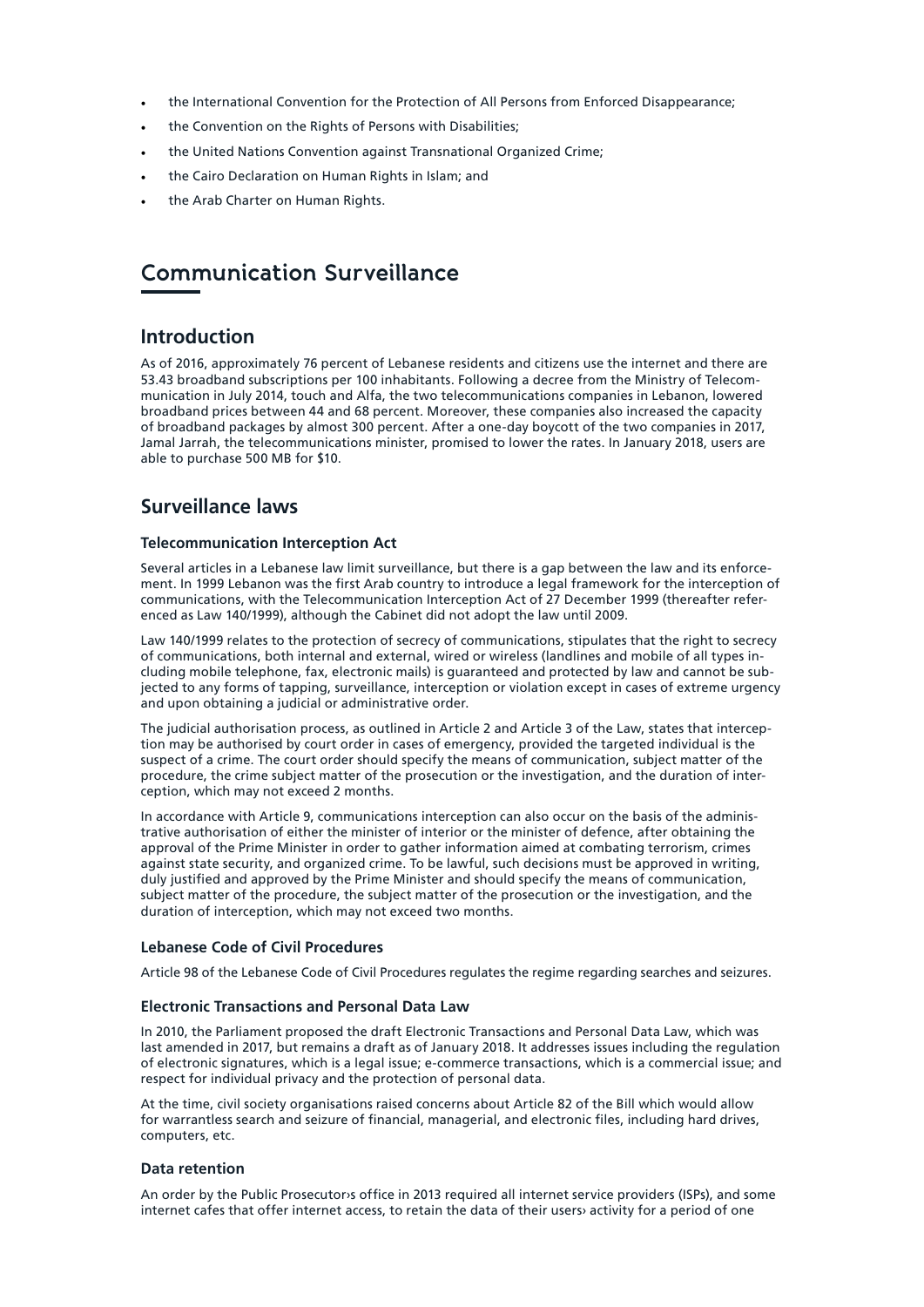year. The order instructed «all landline and wireless internet service providers for homes and companies and from all cafés and stores providing their clients with devices through which they can access the Internet» to «do whatever it takes to activate and save all Internet log files going through their servers and routers, and prepare a periodical backup copy to save these files from being lost, for at least one year.» The order also outlines the type of user data that must retained including the username, user›s IP address, the websites to which they connected, and the protocols used in the process, in addition to specifying the user›s location.

#### **Surveillance actors**

#### **The Security Agencies**

There are several state institutions with power to conduct surveillance and access user data, including the General Directorate of General Security; the Directorate of the Internal Security Forces (ISF); and the Army Intelligence Directorate. The General Directorate of General Secrutiy is overseen by the Ministry of Interior.

The General Directorate of General Security was founded in 1921, and became a branch of the Ministry of Interior in 1959. The Directorate not only gathers intelligence and attempts to uphold national security, but also «[participates] in judicial investigations within the limits of threats against internal and/or external state security.» Additionally, is also responsible for issuing passports and residence permits.

The General Directorate of Internal Security Forces (ISF) are the national police and security force of Lebanon. The Intelligence unit was founded in 1991 and under Law No. 17. It directly reports to the Ministry of Interior.

The Cybercrime and Intellectual Property Rights Bureau, established in 2006, officially operates under the umbrella of the ISF but its legality is contested, given that it was established under a memorandum of service rather than by Law or Decree. The Bureau has been accused of acting as a censorship authority, mainly targeting journalists, bloggers and online activists. Its powers raise concerns as to the lack of safeguards protecting privacy and regulating the powers of the Bureau. On 2 October 2016 the leadership of the bureau changed after, Major Suzanne Hajj Hobeiche, the former bureau chief who had regularly targeted bloggers and activists, was asked to step down. Major Albert Khoury, a former lieutenant colonel in the ISF, replaced her.

### **Surveillance capabilities**

#### **Spyware Software**

In January 2018, EFF and Lookout reported that Dark Caracal, «a prolific actor with nation-state level advanced Advanced Persistent Threat (APT) capabilities» was being «administered» out of a General Directorate of General Security building in Beirut, and has been active since 2012. While it remains unknown if General Security is running Dark Caracal, EFF was able to conclude that it has extracted «hundreds of gigabytes of data» and targeted thousands of victims in 21 countries. EFF found that Dark Caracal has obtained data from both mobile and desktop devices, with a particularly advanced focus on Android mobile devices. Dark Caracal obtained access to these devices through more traditional hacking means (eg phishing, social media pages, physical access), and it developed a surveillanceware - which EFF dubbed Pallas - that has the capability to extract information including SMS messages, texts from private messaging apps, images, screenshots, audio recording, contacts, and WiFi access points and SSIDs. The operation also used malware, including kinds never before seen by EFF, that has targeted Windows, OS X and Linux systems. Dark Caracal also used the previously-known FinFisher: malware usually installed via email or a fake software update. In the past, researchers had only observed Finfisher attacks on Desktop devices, but EFF noted that it targeted mobile devices as well.

According to EFF, Dark Caracal›s targets did not fit under one umbrella, but included «military targets, utilities, financial institutions, manufacturing companies, and defense contractors» as well as «military personnel, enterprises, medical professionals, activists, journalists, lawyers, and educational institutions.»

Prior to the EFF report, a 2015 report from Citizen Lab at the University of Toronto revealed that both General Security and the ISF had used FinFisher.

#### **The Bulk Collection of Telecommunications Data**

Since March 2014, the Cabinet has given the ISF and other agencies unhindered access to telecommunications data for periods of between six months and one year. When the Cabinet first awarded the ISF access to this data, Judge Awny Ramadan, head of the Lebanese accountability agency, said that the blanket and arbitrary government requests for the communication data of the approximately 5 million Lebanese citizens violated Law 140/99 given that every single citizen cannot be a suspect of a crime. Also, the decision permitted full access for a period of six months, which is far beyond the two months permitted by the Law 140/99 under Article 9. In October 2017, the Cabinet again gave security agencies full, unrestricted access to the electronic communications data of all Lebanese citizens for four months, a shorter period than any other previously granted.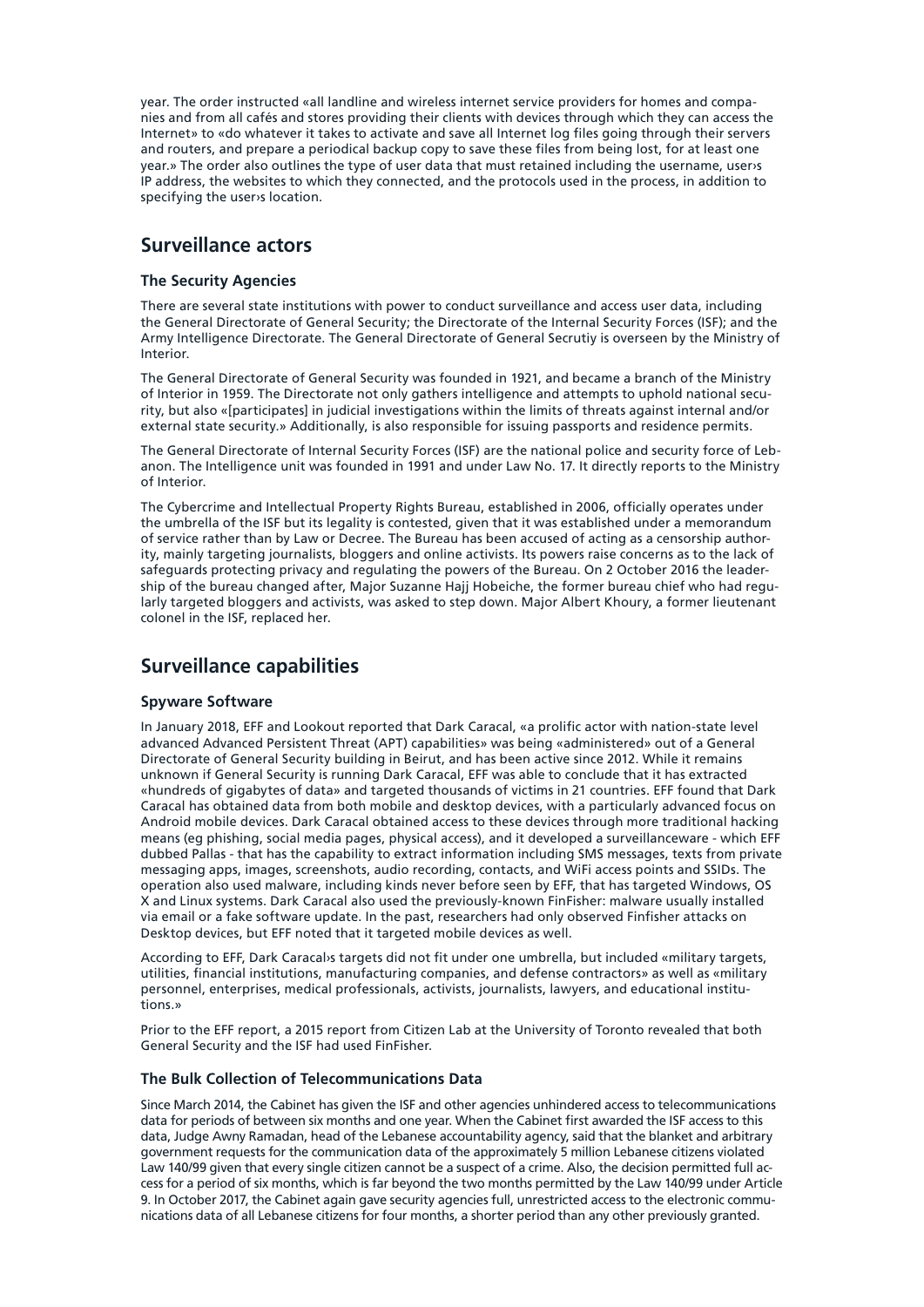This form of authorization started in December 2012, when the Information Branch of the ISF sought the interception and retention of all SMS text messages sent in Lebanon from 13 September to 10 November 2012 as part of its investigation into the car bombing that had occurred on 19 October 2012 in Beirut, which killed Wissam Al Hassan, the head of ISF. A leaked document from the Ministry of Information showed that the types of data requested included 2G and 3G data subscribers in Lebanon, including log files, IP addresses, usernames, phone numbers, addresses, names, and passwords. Lebanon›s Telecommunications Minister, Nicolas Sehnaoui, refused the request but it was reported that the government nevertheless obtained access to this data.

The United Nations International Independent Investigation Commission (UNIIIC), and the Special Tribunal for Lebanon (STL), set up to investigate the assassinations that have taken place in Lebanon, and in particular that of the late Prime Minister Rafiq Hariri in 2005, have also taken advantage of communications interception powers to permit the ISF unregulated access to private data of Lebanese citizens from an array of sources including university archives, medical records, and mobile phone records. As of January 2018, there is at least one case pending before the Special Tribunal for Lebanon where the expansive access to user data is being challenged.

#### **General Directorate of General Security›s Relationship with Hacking Team**

In 2015, Wikileaks revealed that General Security had been exchanging emails with Hacking Team, a surveillance company, since 2012. In February 2015, General Security emailed Gamma Group, another offensive surveillance company, and Hacking Team, inquiring specifically about Hacking Team›s Galileo Remote Control System, which infects mobile devices and intercepts their communications. The firm produced a demo for the software and General Security later signed a 450,000 euro contract for hacking team to hack 50 individuals.

#### **Internet Filtering System**

In January 2013, Citizen Lab published a research brief in which it reported that researchers had discovered three Blue Coat PacketShaper installations in various countries including Lebanon. PacketShaper is a technology that allows for the surveillance and monitoring of users> interactions on various applications such as Facebook, Twitter, Google Mail, and Skype. While such tools can be used for legitimate aims, such as controlling bandwidth costs, they can be used for filtering, censorship, and surveillance. Citizen Lab noted they had identified two installations of PacketShaper. One was found on «a netblock associated with IncoNet Data Management.» An additional PacketShaper installation was identified by a Google search on a netblock associated with «Virtual ISP Lebanon» (VISP).» The discovery of the installations came as the government was drafting a regulation pertaining to the public morals of online content. Although this draft regulation was later abandoned, the researchers noted that this was a curious coincidence given that Lebanon did not have a history of internet filtering prior to the publication of the draft regulation.

#### **Cameras in Beirut**

In June 2016, 2,000 cameras were installed across 350 surveillance points as part of the Beirut Surveillance Project. The municipality approved the \$33 million project in 2014 and the Beirut-based company Guardia Systems, a subsidiary of MG Holding, installed the cameras. Two control rooms with fifty operators monitor these cameras and two data centers are able to store up to 10,000 terabytes of video footage.

#### **Surveillance oversight, checks and balances**

The judiciary is tasked with overseeing surveillance practices under Article 16 of Law 140/99, but this rarely happens. Based on information Al-Akhbar, a Beirut-based media outlet, obtained from the retired President of the Court of Audits, it appears that the actual role of the judiciary in authorising or overseeing the administrative authorisation of interceptions is merely symbolic. In practice, the Prime Minister routinely circumvents the requirement for judicial authorisation by directly authorising intercepts himself.

As a safeguard against abuse, Article 16 stipulates that such administrative decisions must be verified by an independent judicial commission, which consists of the first president of the Court of Cassation, the president of the State Shura Council, and the president of the Court of Audits, or three judges from separate and independent judicial bodies.

Despite this safeguard, it seems this provision is not oftenrespected in practice. High-level judicial and parliamentary sources told al-Akhbar that «all security services, without exception, continue to illegally operate their own wiretapping divisions of unknown nature and scope…This means that there are no guarantees the security services are not eavesdropping on the Lebanese without any legal oversight.» In addition, the media outlet quotes a senior judicial source saying, «the security services themselves do not trust each other. If they all operated through the surveillance centre run by the Ministry of Interior in accordance with the law, everyone will be able to see what other security services are up to. Because they sometimes compete, away from national interests, each agency has its own ‹centre› away from the law.»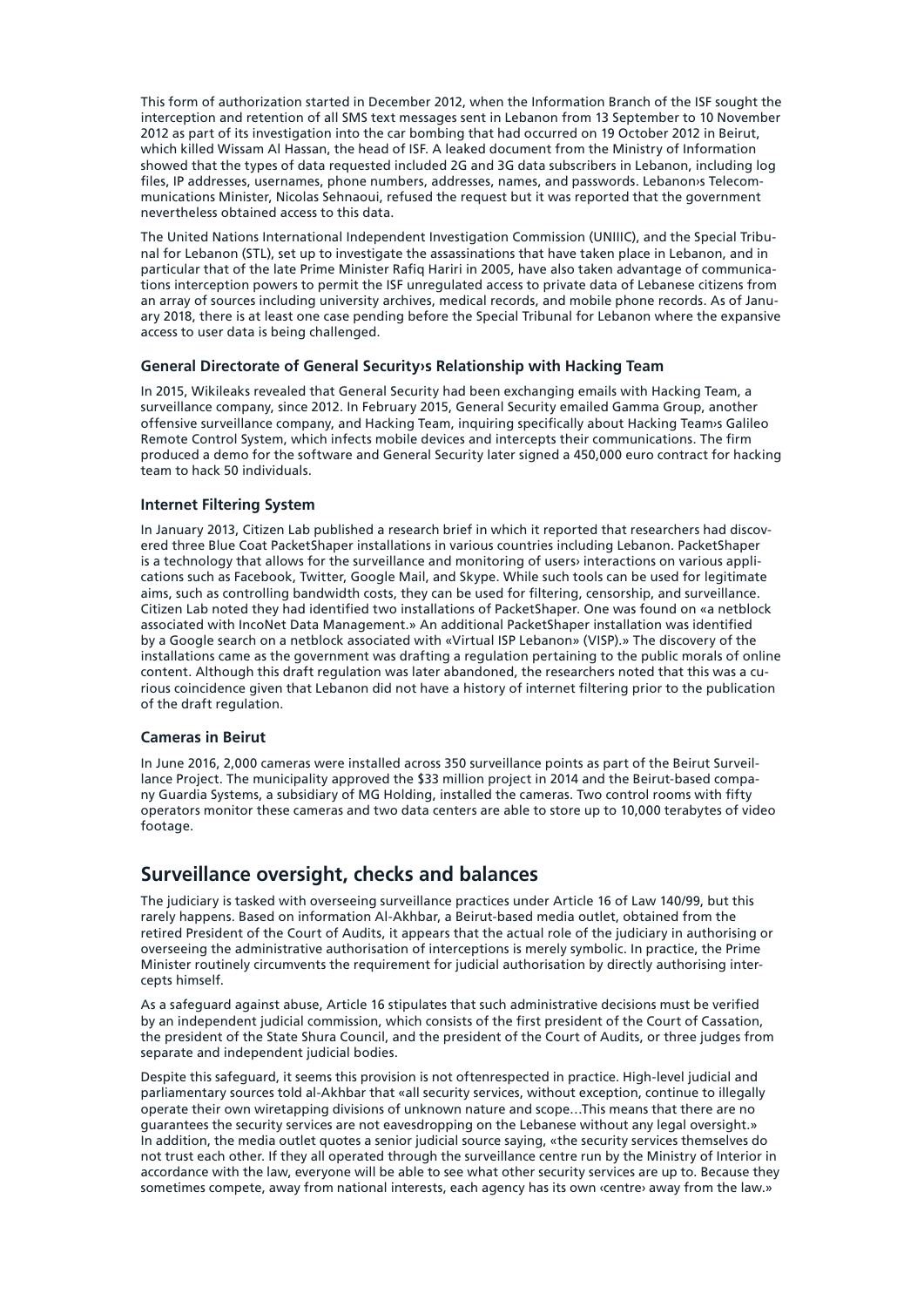# **Surveillance case law**

## **Examples of surveillance**

#### **Foreign agents**

There have been reports of attempts by the Israeli government to recruit people to work with them through social media, particularly Facebook, and to infiltrate the Lebanese telecommunication system. On 12 December 2017, General Security posted a warning on its Facebook page advising users to beware of fake pages like LIOR ANONYMOUS TEAM, which it had claimed were associated with Israeli Mossad and actively trying to recruit Lebanese citizens. Furthermore, in December 2011, February and July 2012, and September 2014, the Lebanese authorities announced that they had discovered Israeli spying equipment, which the Israelis subsequently destroyed.

In 2012, Kaspersky Lab, a Russian multinational computer security company, published a report showing they had discovered Flame, a nation-state created malware, in Iran and various other countries in the Middle East and the majority of the infected machines were in Lebanon. The research was unable to determine whether the bank component of the malware was used to spy on financial/banking transaction or steal money.

# **Data Protection**

#### **Data protection laws**

Lebanon does not have a law explicitly regulating the protection of personal data; thus, the legal framework for data protection is weak. Privacy is regulated by other various provisions including various articles in Law 140/99, Article 2 of the Banking Secrecy Law of 3 September 1956 (the Banking Secrecy Law), and the Penal Code under articles 579, 580, and 581 relating to the violation of secrets. The recent Right to Access Information Law «prevents public institutions from providing anyone with private and personal information about Lebanese citizens.» More specifically, Article 7 of the Code of Medical Ethics (Law no. 288 of 22 February 1994) protects the confidentiality of physician and patients relationships, and Articles 51 and 58 of the Consumer Protection Code (Law no. 659 of 4 February 2005) states that that suppliers must not disclose data without the consent of the consumer.

Law 431/2002, which regulates the telecommunications sector, does not address the protection of personal data at all.

The draft Electronic Transactions and Personal Data Law would be the most comprehensive law regarding personal data. The five chapters of Section V (General Provisions Concerning the Protection of Personal Data, Collection and Processing of Personal Information, Procedures Required for Processing, Right of Access and Correction and Penal Provisions) of the law address personal data issues. The law still has shortcomings; chiefly, it does not specify the cases where personal data processing is permitted and only mentions specific cases that would warrant an authorization. There is also no independent body to monitor implementation and compliance. Additionally, there is no specification about whether or not the Lebanese state can transfer data to foreign countries (i.e in a security agreement).»

### **Accountability mechanisms**

On 19 January 2017, parliament ratified the Access to Information law, which, in theory, compels government agencies to «publish key documents such as an annual report, orders and decisions, and office expenditures» and allows both individuals and organizations to request and obtain access to government information. The law also proposed the creation of an Anti-Corruption Commission (ACC), but this still does not exist. This is a major issue because the law states that the ACC would rule on the requests that the government must fulfill and as long as the ACC does not exist, there is no independent body that is regulating these requests. When SMEX requested information about Inmobiles, the company contracted to register IMEI numbers, in August of 2017, the government did not respond.

### **Data breaches: case law**

Our research has not yet identified any private related issues relating to examples of data breaches in Lebanon. Please send any tips or information to: research@privacyinternational.org

# **Examples of data breaches**

#### **Online voter registration**

In May 2018, Lebanese citizens residing outside of Lebanon will be able to vote abroad for the first time.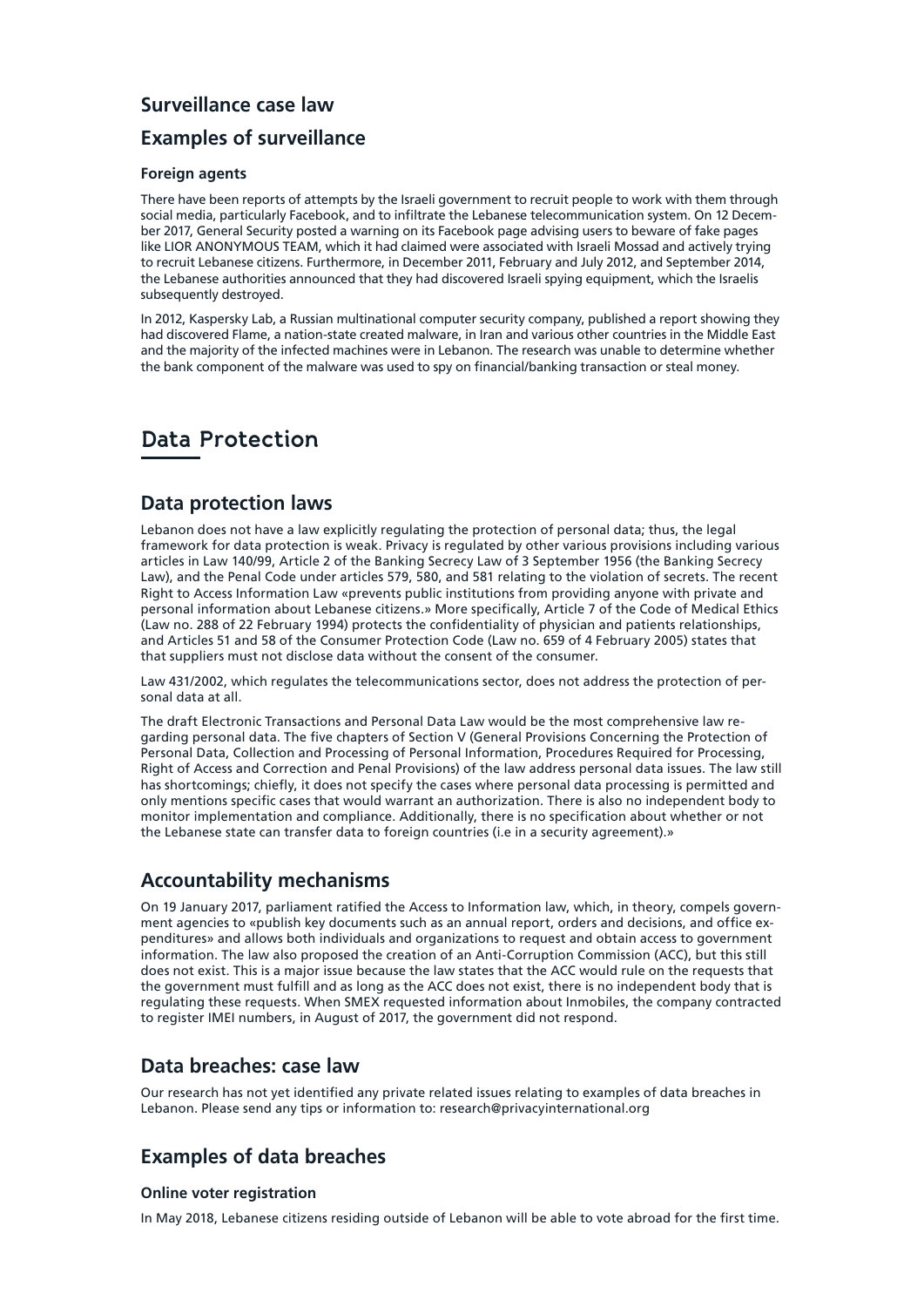On 20 November, voter registration closed with over 90,000 Lebanese registering to vote. Immediately after the closure of this registration period, Shada Wehbe, a social media trainer and blogger, noticed that the site for voter registration, Lebanese Diaspora Vote (LDV), was using cookies to track visitors without asking for their consent or providing any disclosure about what this data may be used for. Double-click, a company owned by Google, and Facebook›s Pixels owned the cookies attached to the LDV website. Both of these tools track users browsing habits.

#### **American University of Beirut**

In 2014, a hacker leaked information about the mismanagement of the American University of Beirut (AUB). The leaked information included data from American University Hospital (AUH), and the hacker confirmed to a reporter that they were able to access medical files from AUH, not just files about mismanagement. AUB itself had acknowledged that «the technical environment … is not secure.» Moreover, a third party, FTI consulting, also noted that the information systems adequately protect patients› private information.

#### **Personal Cell Phone Numbers**

Alfa and touch, the two state-owned mobile phone operators in Lebanon, sell users› data to businesses and advertising agencies. Whether users in Lebanon buy a prepaid or postpaid line, these two companies exploit their data. Neither company provides a service to opt-out from these messages, though users can block specific numbers. SMEX found that businesses pay \$11,000 to send 500,000 SMS messages and \$430 to send 360,000 emails on average. These messages are not always sent en masse, as touch identifies target groups based on usage behavior, enabling businesses to send targeted advertisements.

#### **License Plates**

Information linked to license plates numbers are leaked from the vehicle registration center on an annual basis. Some of this information includes names, addresses, phone number, dates of birth and license plates numbers. The data is leaked on CD-ROMs without any form of encryption.

In an investigative report produced by Al-Jadeed TV, «The Customs Rally: The Tax Evasions Race» exposed the ease in which these CD-ROMs can be purchased. Despite the privacy and security repercussions, the government has not taken any action to prevent these continuous leaks.

# **Identification Schemes**

#### **ID cards and databases**

#### **Biometric passports and residence permits**

In 2013, the Directorate of General Security announced that it would start using biometrics passports as a result of a request by the United Nations agency International Civil Aviation Organization (ICAO). ICAO had notified the Directorate on 31 December 2012 and set a deadline of 24 November 2015 for all of its members to adopt biometric technologies. In August 2015, the government began issuing biometric passports. The Directorate stated that it waited until 2015 because various Lebanese embassies had received noticed that their host countries were only going to accept machine-readable passports going forward.

Inkript, a Lebanon-based subsidiary of Resource Group Holding (RGH), which submitted a joint offer with Gemalto, a digital security company with its headquarters in the Netherlands, won the tender to supply Lebanon with security-print biometric passports. Inkript manages the programming and software development in-house, and Gemalto is in charge of manufacturing the passports and matching the programme›s interface with the coding machines.

In 2017, the government began issuing biometric residence permits as well. These permits are similar to the passports, but they are for residents, not citizens.

SMEX asked the Directorate of General Security about the methods and systems it uses to protect the personal data from the biometric passports and residence permits, the parties that have access to this data, and the types of coordination between Lebanon and the countries of foreign nationals who live in Lebanon, and the data-sharing relationship between the Directorate and the UNHCR. In response to these questions, the Directorate replied the biometric passports and residence permits are a «technological and organizational development consistent with the Directorate is policy of constantly developing its work.» The letter also stated that coordination with the UNHCR follows protocols outlined in a memorandum of understanding from 2003 and that «all eligible foreign nationals, including Syrians» are using the biometric passports.

In the absence of a clear legal framework regulating the adoption of biometrics as a form of identification, few safeguards exist to limit and control their use. Currently, the data can potentially be used as a tool for surveillance.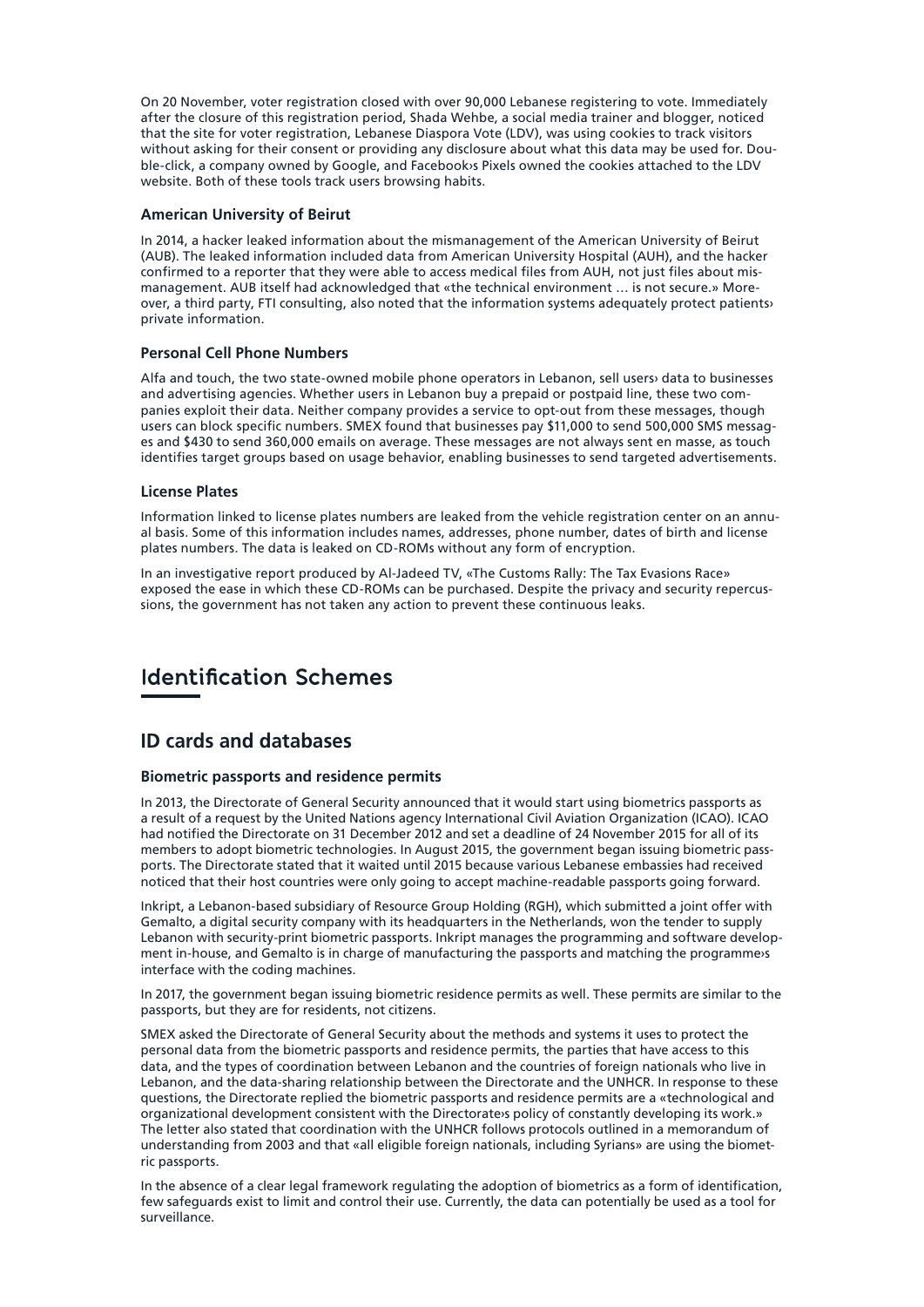An additional concern is the use of private companies, Gemalto and InKript, which raises questions as to the ownership of this data, the responsibility, and accountability of the government to protect the data from abuse, theft, and loss. Given that Lebanon does not have a comprehensive data protection law, it is essential for the government to take necessary steps to ensure the protection of its citizens personal data when engaging with third parties. Gemalto claimed that their office network had been the target of attacks in 2010 and 2011, «probably» by the NSA, the U.S. intelligence agency, and GCHQ, the British intelligence agency; altough in this case it was claimed by Gemalto that they only got access to the encryption keys of 2G SIM cards. It is important to note how such companies have now become the target of intelligence agencies.

#### **Voter registration**

In September 2017, the Cabinet also approved biometric election cards for the May 2018 election, but due to time and resource constraints, these will not be introduced in time for those upcoming elections. Nonetheless, they remain on the agenda for subsequent elections.

### **SIM card registration**

In December 2017, it was reported that the Cabinet planned to introduce biometric SIM card registration, which would force Lebanese citizens and residents to provide a thumbprint to purchase a SIM card. Al-Jadeed TV reported that the government is introducing this measure because 20% of the phones in the country do not actually belong to their listed owners. Al-Jadeed also reported that the government cited security reasons

Similarly, the Lebanese government reintroduced a proposal for IMEI registration, mandating that everyone who purchased a phone to have their identity attached to the IMEI number of the device. In April 2017, Jamal Jarrah, the current telecommunications minister, reintroduced the proposal and awarded the contract to Inmobiles, a subsidiary of Resource Holding Group. IMEI registration was briefly implemented in Lebanon, when Nicolas Sehnaoui, a former telecommunications minister introduced it in 2013 in an effort to prevent theft and fraud. However, Boutros Harb, the subsequent telecommunications minister, ended this policy, stating that it was ineffective and costly.

# **Policies and Sectoral Initiatives**

### **Cybersecurity policy**

Our research has not yet shown any specific examples of privacy issues related to cybersecurity policy in Lebanon. Please send any tips or information to: research@privacyinternational.org

# **Cybercrime**

Our research has not yet shown any specific examples of privacy issues related to cybercrime in Lebanon. Please send any tips or information to: research@privacyinternational.org

### **Encryption**

Our research has not yet shown any specific examples of privacy issues related to encryption in Lebanon. Please send any tips or information to: research@privacyinternational.org

# **Licensing of industry**

Our research has not yet shown any specific examples of privacy issues related to the licensing of industry in Lebanon. Please send any tips or information to: research@privacyinternational.org

# **E-governance/digital agenda**

Our research has not yet shown any specific examples of privacy issues related to e-governance and the digital agenda in Lebanon. Please send any tips or information to: research@privacyinternational.org

### **Health sector and e-health**

Our research has not yet shown any specific examples of privacy issues related to the health sector in Lebanon. Please send any tips or information to: research@privacyinternational.org